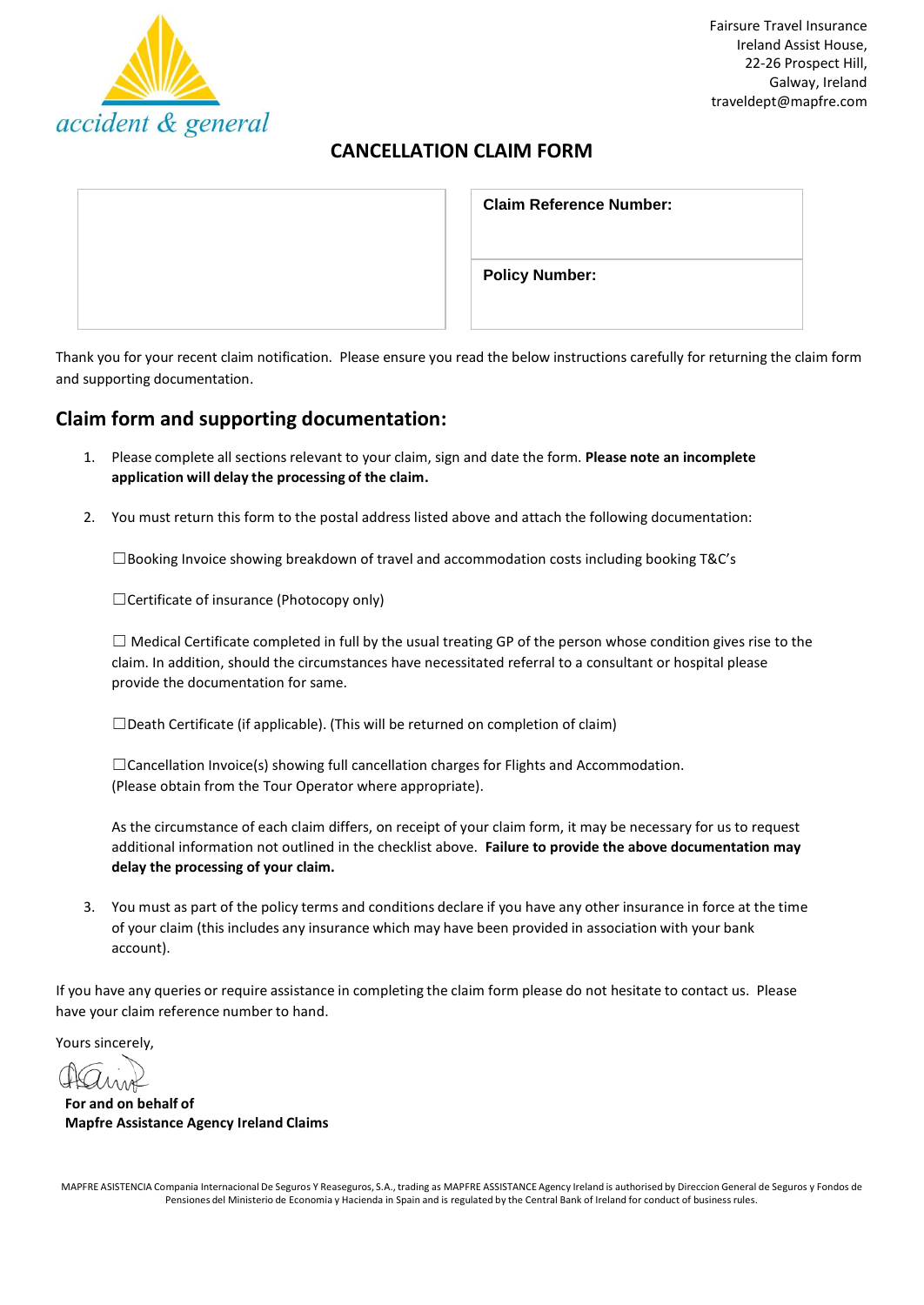

## **CANCELLATION CLAIM FORM**

### **Claim Reference Number:**

**Policy Number:**

(Please see first page of claim form for your reference)

(Please see first page of claim form for your policy number)

### **DATA PROTECTION**

We will ask you to provide some specific information regarding the medical condition or injury giving rise you your claim, and also regarding current or past medical conditions for you and, where relevant, for your fellow travellers close relatives or close business associate. We will only use sensitive information for the specific purpose you provide it, including to validate and administer your claim, and to provide the services described in the policy. This may include sharing with service providers, and of you have travelled outside the European Economic Area 'EEA', it may be necessary for us to transfer your data and share with service providers outside the EEA/ Further information about how data is used and shared can be found on our privacy policy o[n www.mapfreassistance.ie/gdpr.](http://www.mapfreassistance.ie/gdpr)

You must ensure that you only provide sensitive information amount other people where you have the consent or legal right to do so.

## **Do you provide your consent for such use, transfer and sharing of the data you provide?**

Note, if you do not wish to provide consent, this prevents us from providing cover under the policy and we are hereby released from any liability for your claim.

# **SECTION A CLAIMANT DETAILS**

| Title:              | Gender:            |  |
|---------------------|--------------------|--|
| Forename:           | Surname:           |  |
| Date of Birth:      | Occupation:        |  |
| Address:            | Home Phone Number: |  |
|                     | Work Phone Number: |  |
|                     | Mobile Number:     |  |
|                     | Email Address:     |  |
| <b>TRIP DETAILS</b> |                    |  |
| Tour operator:      | Booking agent:     |  |
| Destination:        | Date trip booked:  |  |
| Departure date:     | Return date:       |  |

## **SECTION B**

### **ANY OTHER INSURANCE DETAILS:**

Travel Insurance policy? YES □NO□

Insurance with your bank account / bank card? YES  $\Box$  NO $\Box$ 

Any other insurance policy which may cover this loss? YES  $\Box$  NO $\Box$ 

If Yes to any of the above, please provide Company Name & Policy Number:

## **PREVIOUS CLAIMS HISTORY:**

|      | Have you made ANY insurance claim in the past 3 years? (If yes, please provide details below) |                       | YES/NO  |
|------|-----------------------------------------------------------------------------------------------|-----------------------|---------|
| Year | <b>Type Of Claim</b>                                                                          | <b>Amount Claimed</b> | Company |
|      |                                                                                               |                       |         |

MAPFRE ASISTENCIA Compania Internacional De Seguros Y Reaseguros, S.A., trading as MAPFRE ASSISTANCE Agency Ireland is authorised by Direccion General de Seguros y Fondos de Pensiones del Ministerio de Economia y Hacienda in Spain and is regulated by the Central Bank of Ireland for conduct of business rules.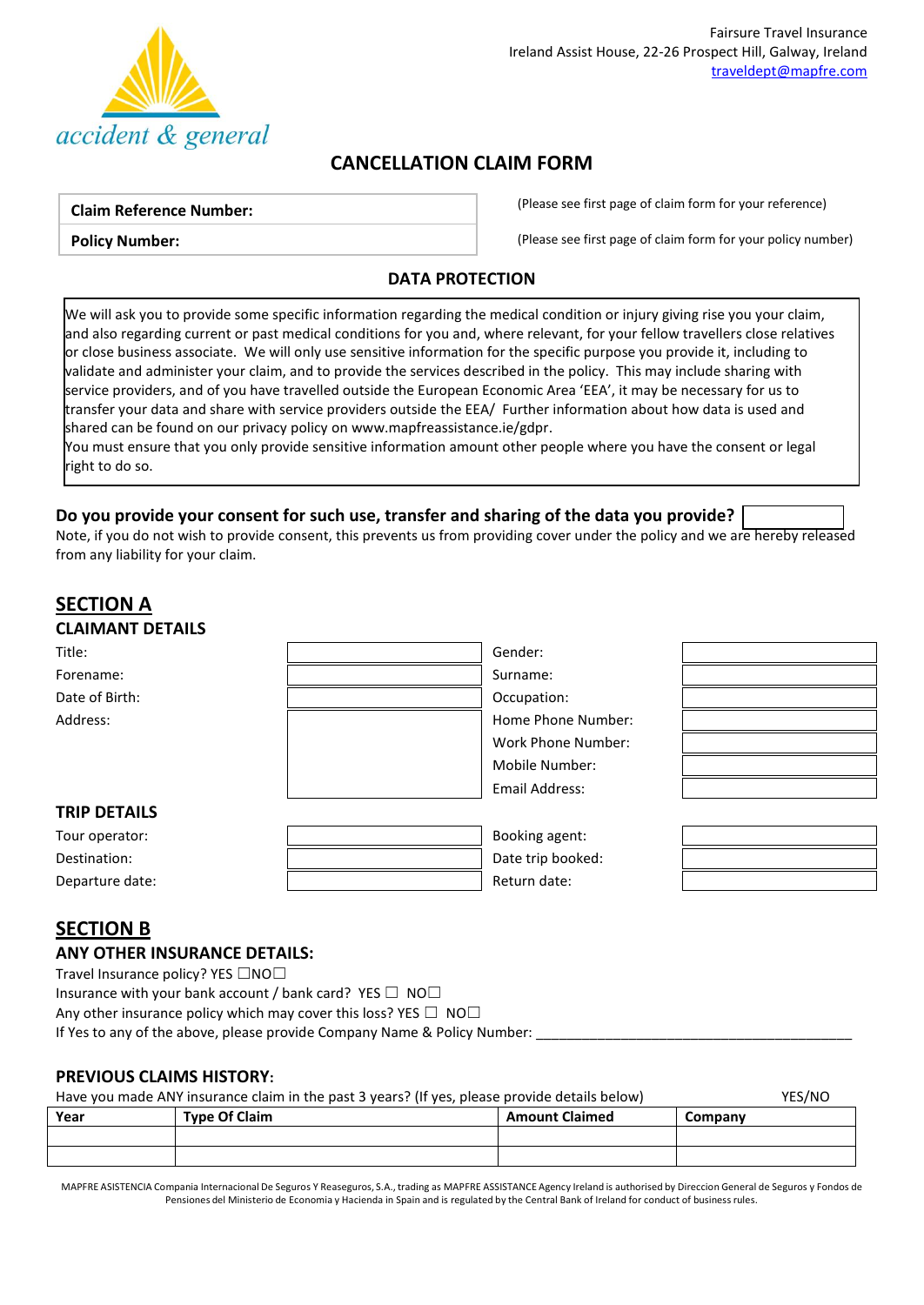**DECLARATION:** Insurers and their agents share information to prevent fraud and for underwriting purposes. This document, information provided when taking out the Policy and relevant facts form the basis of your claim and may be shared or used for audit purposes. It is a criminal offence to make a fraudulent claim. We investigate all cases and any person suspected of fraud is reported to the Police/Gardai with whom we always cooperate in effecting a prosecution. I/We understand that you may seek information from other insurers and third parties to check that the information provided above is truthful and that details of this claim can be used for audit and fraud prevention purposes. I/We understand that you may request information from medical providers abroad in relation to a claim where medical advice was sought. I/We declare that to the best of my/our knowledge and belief that all the information I/We have given is correct. I/We have not withheld any information connected with this incident and agree to provide any further information or documentation as may be required. I understand that the insurer does not admit liability by the issue of this form.

#### **ALL PERSONS CLAIMING MUST SIGN BELOW:**

| Name (please print) | Signature | <b>Date</b> |
|---------------------|-----------|-------------|
|                     |           |             |
|                     |           |             |
|                     |           |             |

**\_\_\_\_\_\_\_\_\_\_\_\_\_\_\_\_\_\_\_\_\_\_\_\_\_\_\_\_\_\_\_\_\_\_\_\_\_\_\_\_\_\_\_\_\_\_\_\_\_\_\_\_\_\_\_\_\_\_\_\_\_\_\_\_\_\_\_\_\_\_\_\_\_\_\_\_\_\_\_\_\_\_\_\_\_\_\_\_\_\_\_ \_\_\_\_\_\_\_\_\_\_\_\_\_\_\_\_\_\_\_\_\_\_\_\_\_\_\_\_\_\_\_\_\_\_\_\_\_\_\_\_\_\_\_\_\_\_\_\_\_\_\_\_\_\_\_\_\_\_\_\_\_\_\_\_\_\_\_\_\_\_\_\_\_\_\_\_\_\_\_\_\_\_\_\_\_\_\_\_\_\_\_**

## **SECTION C INCIDENT DETAILS**

Please detail the medical condition / injury giving rise to your claim:

Please confirm your relationship to the person who gives rise to the claim

Date symptoms first began / injury occurred

Date first consulted a Medical Practitioner

Date Medical Practitioner recommended cancellation

Date cancellation was notified to Travel Agent / Tour Operator

We may need to contact the Medical Practitioner if any point needs clarification. In order for us to do so, please give us your authority by signing below:

Signed:\_\_\_\_\_\_\_\_\_\_\_\_\_\_\_\_\_\_\_\_\_\_\_\_\_\_\_\_\_\_\_\_\_\_\_\_\_\_\_\_\_\_\_\_\_\_\_\_\_\_\_\_\_\_\_\_\_\_\_\_\_\_\_\_\_\_\_\_\_\_\_\_\_\_\_\_\_\_\_\_\_\_\_\_\_\_\_\_\_\_\_\_\_\_

Medical Practitioner's contact details:

Please list all persons claiming and their relationship to the lead insured:

| Name | Relationship | Age | Name | Relationship | Age |
|------|--------------|-----|------|--------------|-----|
|      |              |     |      |              |     |
|      |              |     |      |              |     |
|      |              |     |      |              |     |

### **CANCELLATION EXPENSES CLAIMED**

| <b>Date Expense</b><br><b>Incurred</b> | <b>Description</b> | <b>Amount Paid</b> | Refund<br>Amount | Claimed<br>Amount | <b>Office Use Only</b> |
|----------------------------------------|--------------------|--------------------|------------------|-------------------|------------------------|
|                                        |                    |                    |                  |                   |                        |
|                                        |                    |                    |                  |                   |                        |
|                                        |                    |                    |                  |                   |                        |
|                                        |                    |                    |                  |                   |                        |

Total holiday cost paid (excluding insurance premium)

Total amount refunded / pending to be received

Amount claimed (less any refunds received / pending)

## **SECTION D**

## **(NB Payment cannot be issued unless all below details are provided)**

| <b>Bank Name and Branch:</b> |                     |                 |
|------------------------------|---------------------|-----------------|
| Account Holder's Name:       |                     | Account Number: |
| Sort code:                   | <b>IBAN Number:</b> |                 |

MAPFRE ASISTENCIA Compania Internacional De Seguros Y Reaseguros, S.A., trading as MAPFRE ASSISTANCE Agency Ireland is authorised by Direccion General de Seguros y Fondos de Pensiones del Ministerio de Economia y Hacienda in Spain and is regulated by the Central Bank of Ireland for conduct of business rules.

| ____ |  |
|------|--|
|      |  |